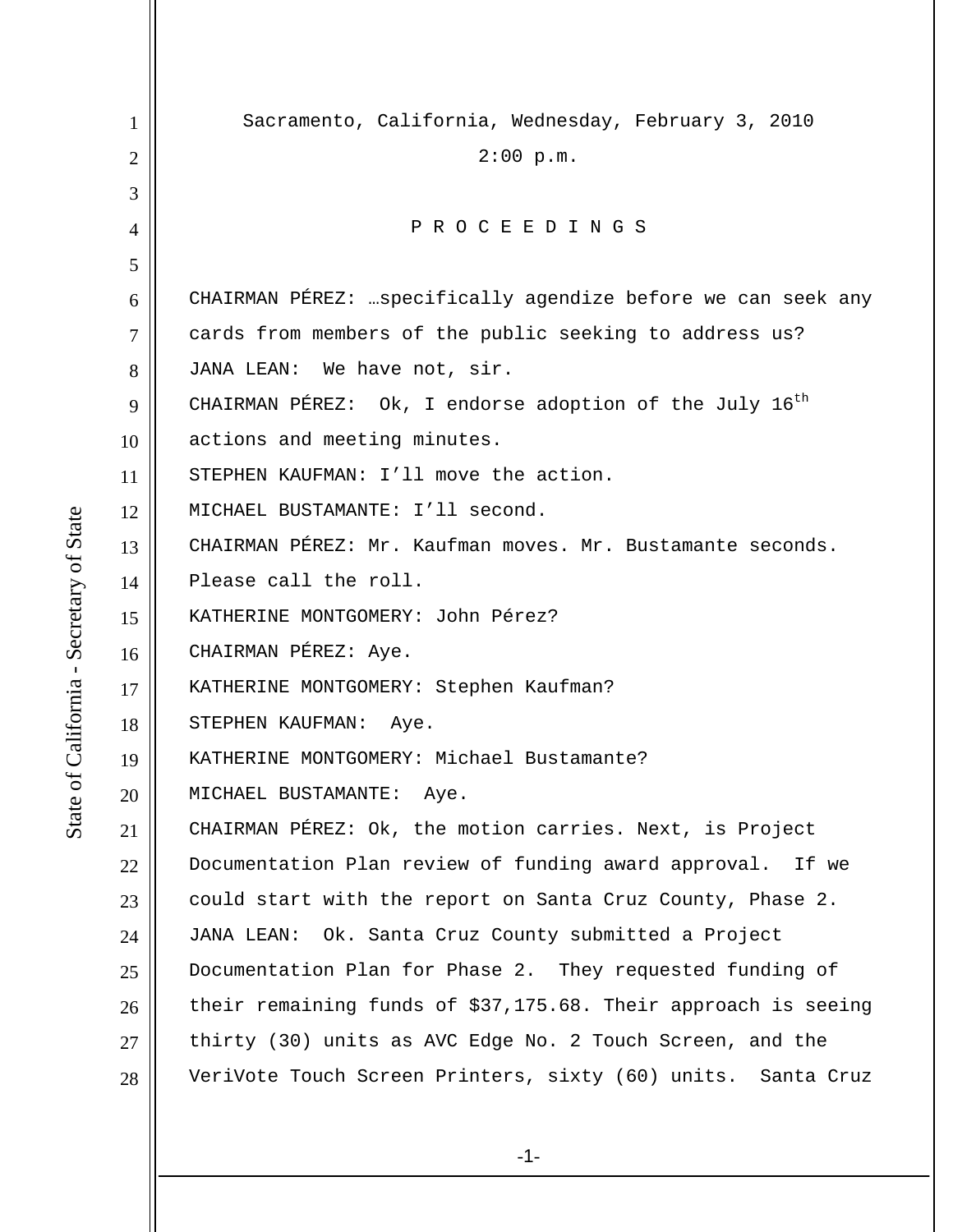County secured equipment in January 2008, and this equipment was used for the first time during the June 2008, Primary Election. Santa Cruz County's Phase 2 Project Documentation Plan meets the requirements for completeness, and the Sequoia Voting AVC Edge Touch Screen and VeriVote Touch Screen printers are certified for use in California.

At the May 25, 2006, meeting of the Voting Modernization Board, the Board approved Santa Cruz County's Phase 1 Project Documentation Plan and awarded funding in the amount of \$1,661,152.11, and this funding was received for the purchase of their voting system of AVC Edge Touch Screen, Optec Insight Optical Scan precinct counts…

13 CARL GUARDINO: Carl Guardino.

14 16 17 CHAIRMAN PÉREZ: Carl, welcome. This is John. We also have Mr. Kaufman and Mr. Bustamante. We are on Agenda Item Number 5-A, the Project Documentation on Santa Cruz County, Phase 2. CARL GUARDINO: Thank you, Mr. Chairman.

18 19 20 21 22 23 24 25 26 27 28 JANA LEAN: Ok. …the Optec Insight Optical Scan precinct ballot counters and the Optech-400 Central Count Optical Scan Unit. After implementing the new voting system during the November 7, 2006, General Election, Santa Cruz County determined that they would need additional AVC Edge units in order to provide one at every voting precinct versus one at every polling location. Santa Cruz County was able to borrow thirty (30) touch screen units and sixty (60) touch screen printers from Monterey County to use in the 2008 elections and all elections thereafter. Monterey County has requested that Santa Cruz County purchase this equipment that they have borrowed for almost the past two

1

2

3

4

5

6

7

8

9

10

11

12

15

-2-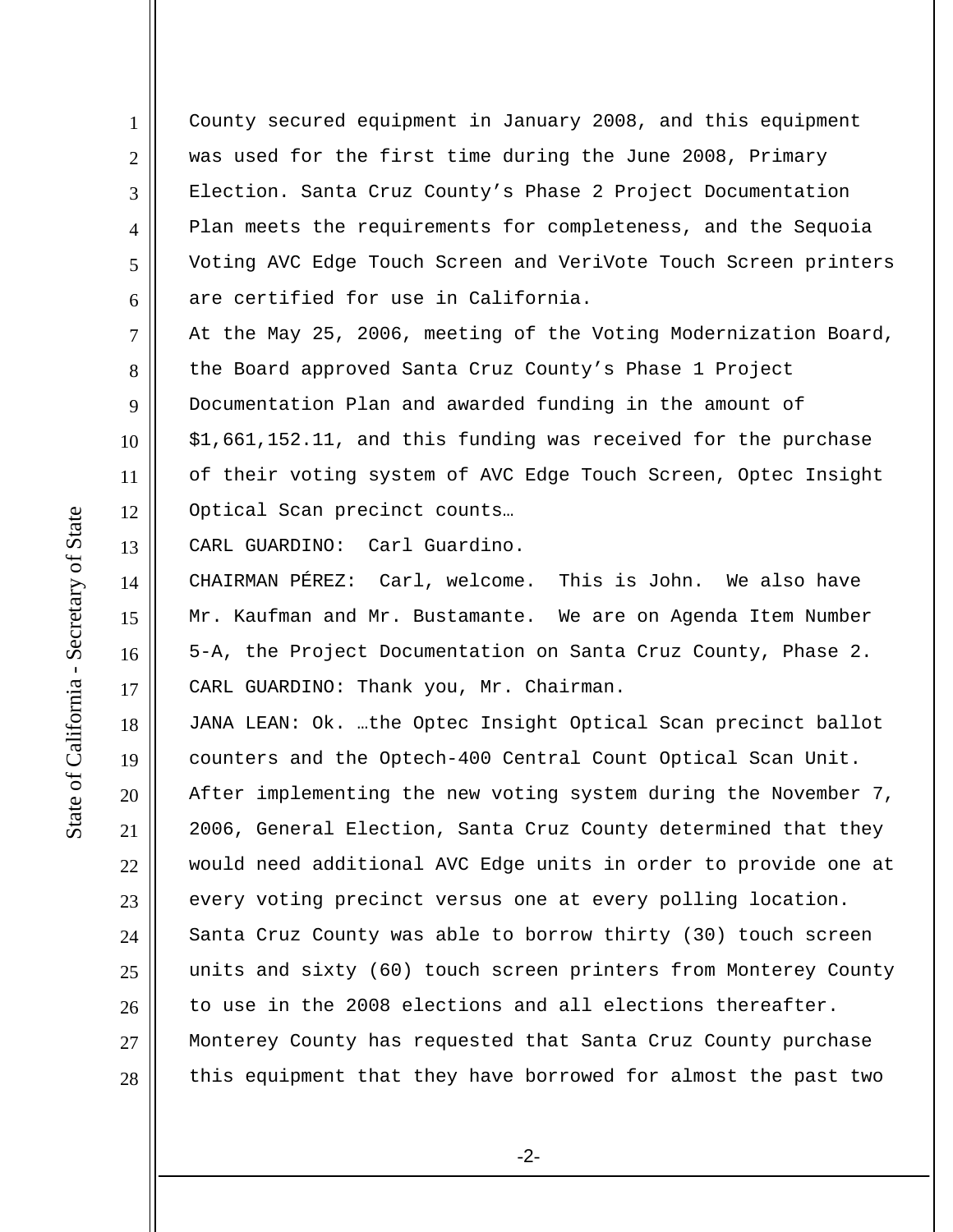1 2 3 4 5 6 7 8 9 10 11 12 13 14 15 16 17 18 19 20 21 22 23 24 25 26 27 28 years. The additional equipment has been used for poll worker training purposes and has provided the county with a sufficient number of back-up equipment to deploy on Election Day if needed. Santa Cruz County will only receive Voting Modernization Board payments once it has submitted detailed invoices for its certified voting equipment. It's our staff recommendation that Santa Cruz County's Phase 2 Project Documentation Plan be approved and a Funding Award Letter be issued in the amount of \$37,175.68. CHAIRMAN PÉREZ: Any questions on this report? STEPHEN KAUFMAN: I did have a question. So, this is equipment that was borrowed from Monterey? JANA LEAN: Correct. STEPHEN KAUFMAN: Did they need help paying for Monterey's original purchase of this equipment? Did the Voting Modernization Fund help fund the original purchase of this equipment? JANA LEAN: I don't believe so, sir. CHAIRMAN PÉREZ: Then the issue here is we have consolidated polling locations, multiple precincts? JANA LEAN: We have representative Gail Pellerin who is County Clerk for Santa Cruz County here. CHAIRMAN PÉREZ: Ms. Pellerin. GAIL PELLERIN: Sure. What, a couple of things happened. We had originally intended to have one touch screen at every location so more than one voting precinct could share it. When we first deployed the equipment in 2006 we had the Grand Jury monitoring

State of California - Secretary of State State of California - Secretary of State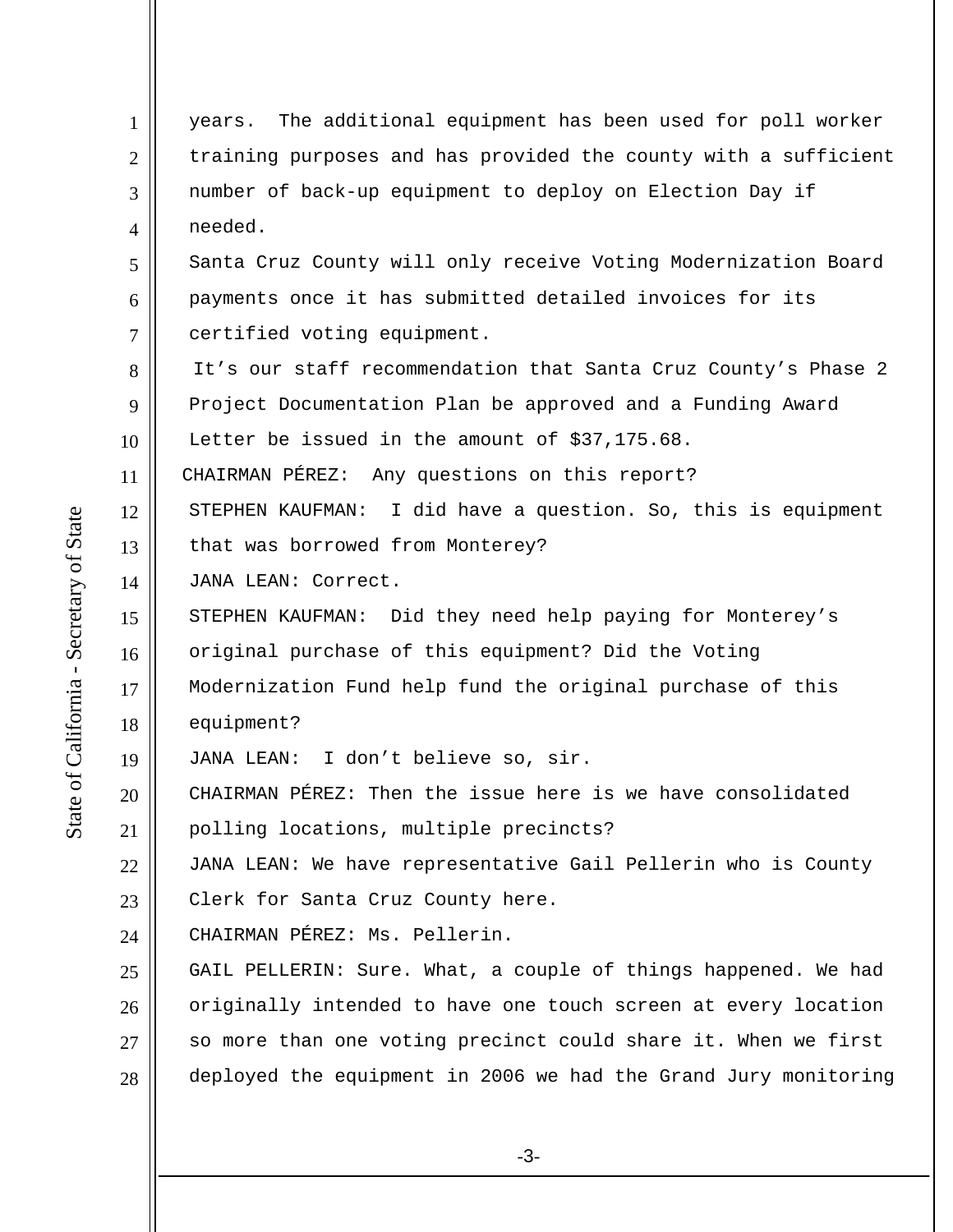1 2 3 4 5 6 7 8 9 10 11 12 13 14 15 16 17 18 19 20 21 22 our progress and they came to the same conclusion we did, which was, we didn't like that system. We'd rather have one per voting precinct. We also found, that after the top-to-bottom review, that if there's any sort of malfunction, of the polling machine and if a new one goes out because that's our accessible unit, we need to have a good supply of back-up. We also operate a lab up until the day before the election for our poll-workers to come and get hands-on so we have equipment there that can't be just deployed to the polling site. So we just needed extra units. It so happened that our neighboring county had a warehouse full of extra units so they allowed us to go ahead and borrow those and they complied with all the top-to-bottom review, and they were certified and the extra sixty (60) printers, printers are one of the things that don't always successfully function on Election Day, so we want to have those out with our rovers in their vehicles so they could put a new one in should that, should there be a paper jam. So we got 60 of those and that meets our needs really well. So that is how the equipment is being used. CHAIRMAN PÉREZ: Mr. Bustamante? MICHAEL BUSTAMANTE: Well, I was just curious if maybe you knew the answer to Stephen's question about Monterey County because

23 they plunked down all of their funds.

24 GAIL PELLERIN: I believe so.

25 26 27 28 JANA LEAN: They did, and they did it early on in the process. I believe that they purchased, I can, I can get back with you on that if we want to break for a moment, I can get you that answer, or we can go through the rest of the agenda items.

-4-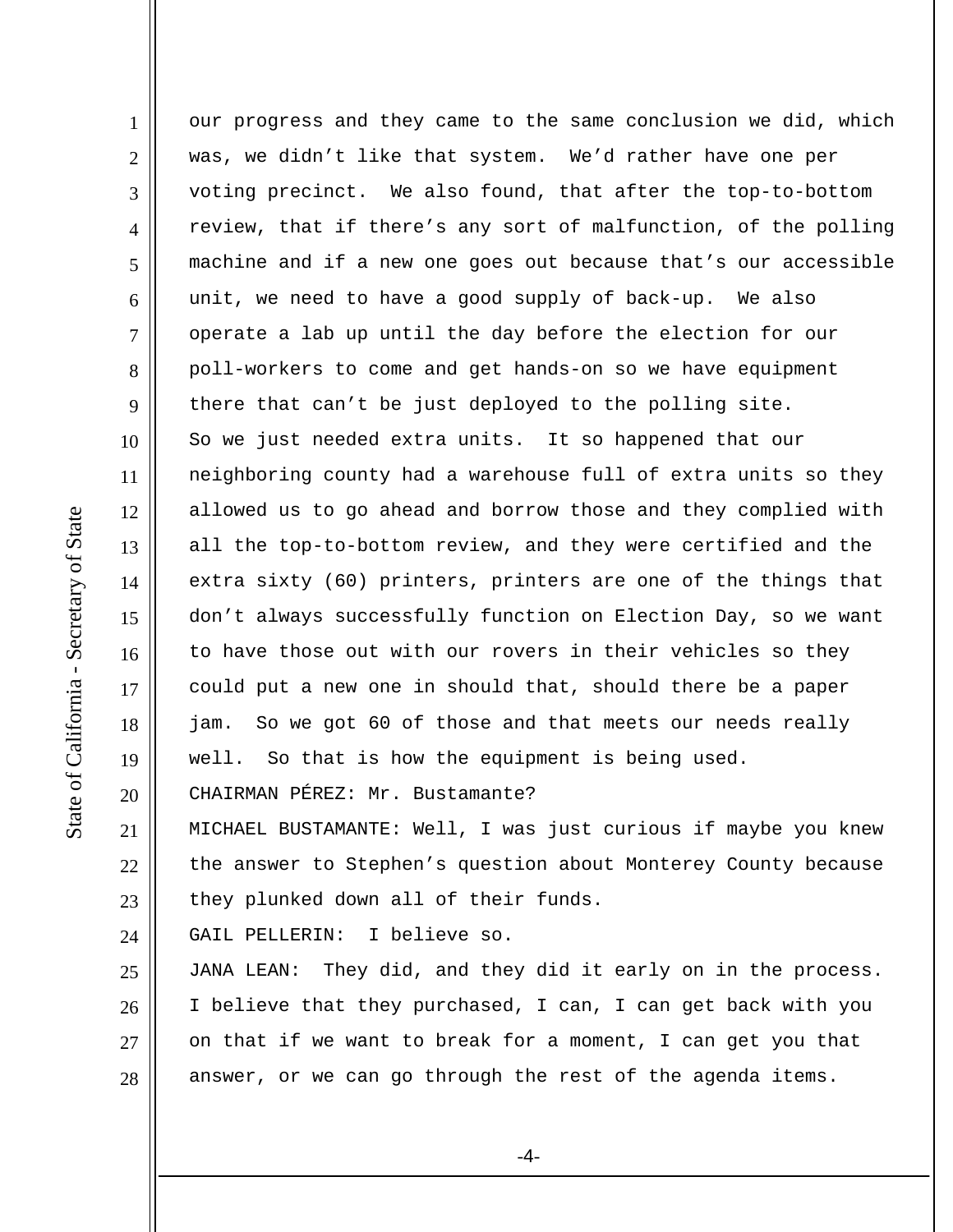-5- 1 2 3 4 5 6 7 8 9 10 11 12 13 14 15 16 17 18 19 20 21 22 23 24 25 26 27 28 CHAIRMAN PÉREZ: [Unclear] I mean, I think that's a pretty good question. MICHAEL BUSTAMANTE: Yeah, I mean if you want. I thought you sounded pretty sure about that. JANA LEAN: I'm pretty sure about it but MICHAEL BUSTAMANTE: But if you're not, I'd just like to confirm that we're not paying for something twice. JANA LEAN: Twice, right. CHAIRMAN PÉREZ: Why don't we, why don't we… GAIL PELLERIN: We had that conversation with Linda and and it is not Prop.41 money. I can't remember for sure if it's county money or HAVA money but I it it… JANA LEAN: I think you have to use that money… GAIL PELLERIN: You have to use if for HAVA purposes. CHAIRMAN PÉREZ: So let's do this, let's see if there's nobody else you recognize on this matter, I assume there's no members of the public who have cards? JANA LEAN: No. CHAIRMAN PÉREZ: Why don't, why don't we hold off on Santa Cruz and go to our next county while you're trying to verify… JANA LEAN: Ok. CHAIRMAN PÉREZ: …about Monterey? JANA LEAN: Ok. CHAIRMAN PÉREZ: Do you want us to hold off for a few minutes while you do the verification? JANA LEAN: I can have Katherine do the next report and I'll go.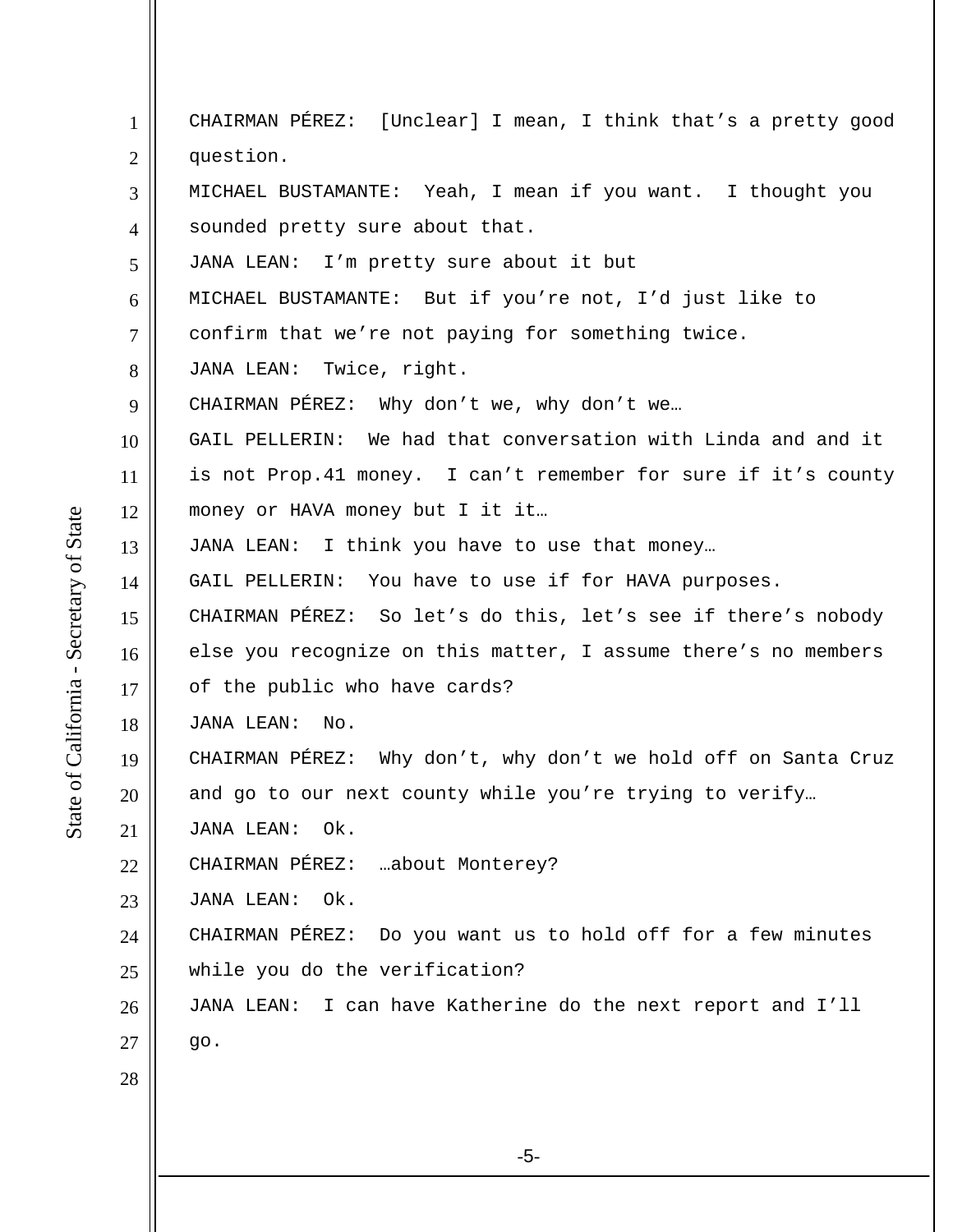CHAIRMAN PÉREZ: Perfect. Thank you. So, Katherine, if you would, let's move to Item 5-B, the Sonoma County Project Documentation Plan.

KATHERINE MONTGOMERY: Ok. Sonoma County has secured the Phase 2 equipment and this new equipment was implemented during two small county elections in November 2009.

Sonoma County's Phase 2 Project Documentation Plan meets the requirements for completeness.

9 10 11 12 13 14 15 16 17 18 19 20 21 22 23 24 25 26 27 28 Sonoma County has augmented their existing Mark-A-Vote optical scan voting equipment with the Bowe, Bell & Howell automated vote-by-mail signature verification and sorting system. The number of permanent vote-by-mail voters has doubled in Sonoma County since the law changed to allow for any voter to apply to become a permanent vote-by-mail voter. This new acquisition will assist Sonoma County to accommodate their ever-growing vote-by-mail voter population. Sonoma County has had over 77% of its ballots cast via vote-by-mail ballot in the May 2009 Statewide Special Election, which was a greater voter turnout than at the polls. The county believes that given the increasing number of vote-by-mail ballots it is imperative to modernize their vote-by-mail ballot counting processes. This signature verification and sorting system streamlines the voteby-mail processing. This new automated system processes incoming vote-by-mail ballots at high speed with in-line signature capture, signature verification, and ballots sorted by precinct number. Sonoma County has projected that the implementation of this system will save the County approximately 500 staff hours in major elections and will

1

2

3

4

5

6

7

8

-6-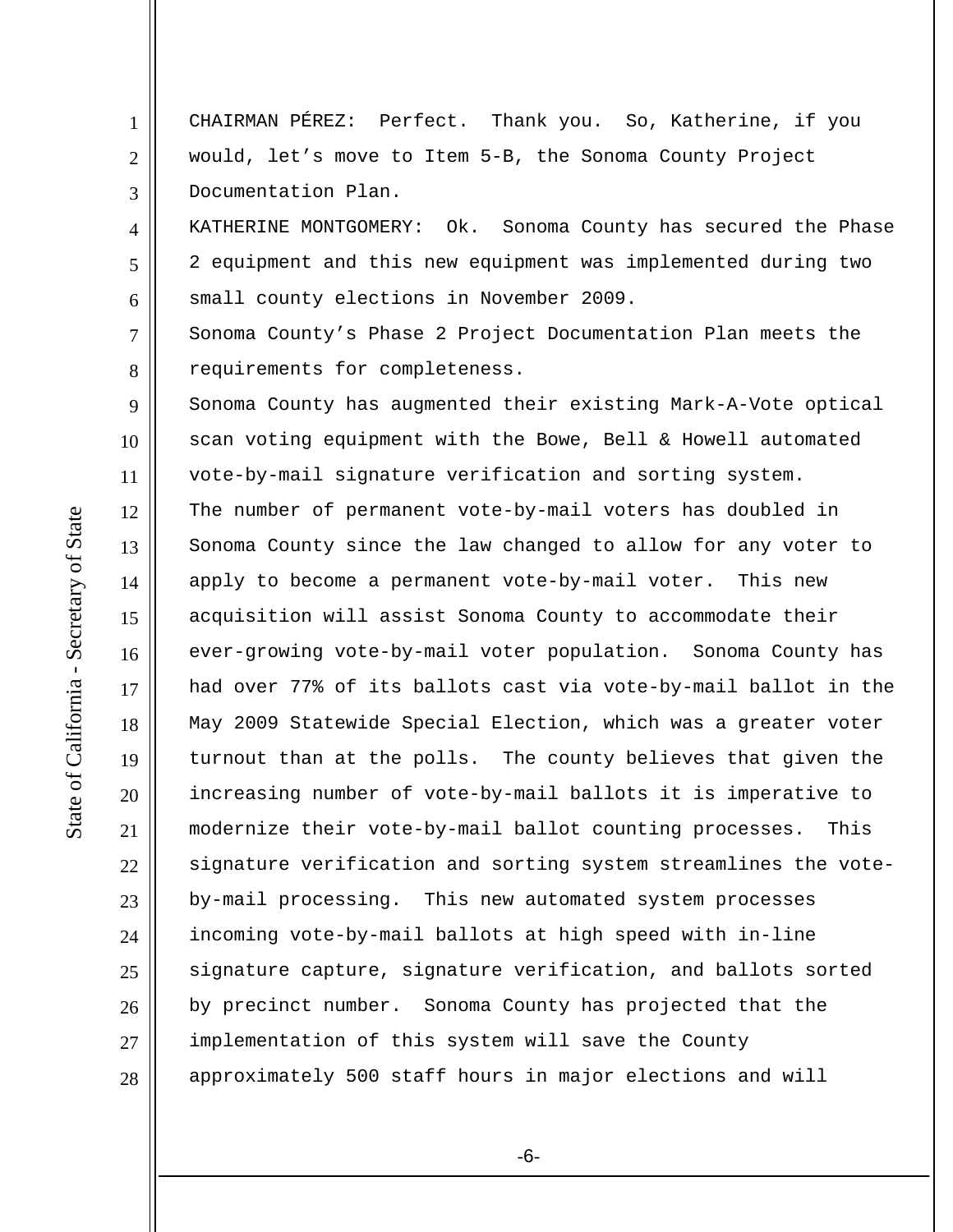significantly increase the accuracy in preparing the ballots for tabulation, by decreasing the potential for error. The Bowe, Bell & Howell automated vote by mail signature verification and sorting system is a third party combination of hardware and software to support the County's voting system and does not itself require certification as a voting system for use in California.

8 9 10 11 12 13 14 15 Sonoma County will only receive VMB payments once it has submitted detailed invoices for its voting equipment. Please note that the staff-proposed funding award is based upon allowable reimbursement under Proposition 41 for voting equipment hardware and software only. The extended service maintenance line items listed in the Sonoma County contract with Bowe, Bell & Howell Company would not be covered as a reimbursable claim under Proposition 41.

16 It is our recommendation that Sonoma County's Phase 2 Project Documentation Plan be approved and a Funding Award Letter be issued in the amount of \$398,649.32.

19 20 CHAIRMAN PÉREZ: Is there a representative here from Sonoma County?

21 GLORIA COLTER: I am.

22 23 CHAIRMAN PÉREZ: Is there anything you would like to add to the report?

24 25 26 27 28 GLORIA COLTER: We stand on the staff report recommendation, and I can only say that we are very happy with it [unclear]. We've tried it already for two elections and it's worked very successfully and we expect that in the upcoming June Primary Election, that it will be equally successful.

17

18

1

2

3

4

5

6

7

-7-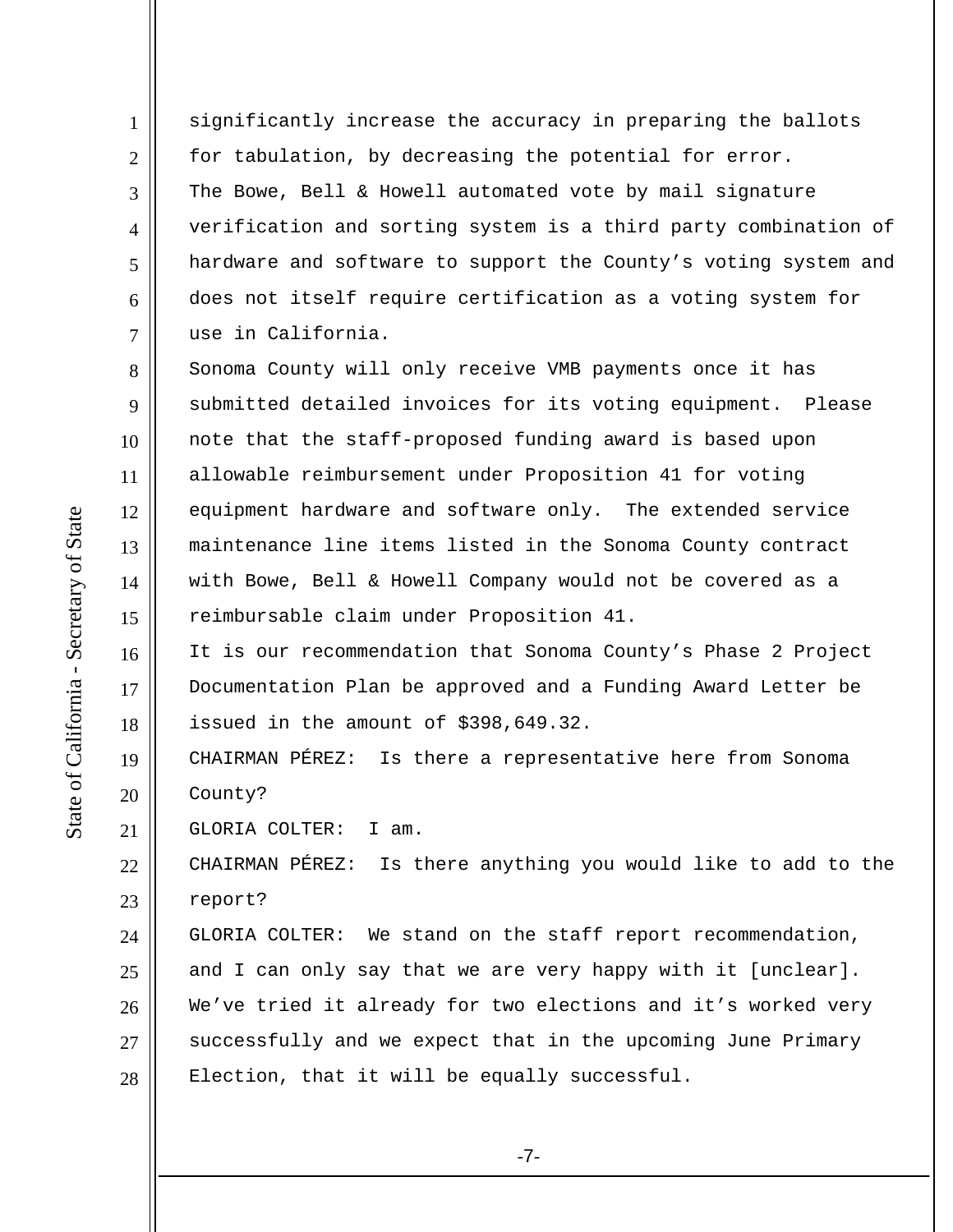| GLORIA COLTER: At this point we have no eligible expenses so    |
|-----------------------------------------------------------------|
| we've claimed everything that's eligible under our current      |
|                                                                 |
| CHAIRMAN PÉREZ: So we now clearly have \$6,000.00 into our      |
|                                                                 |
|                                                                 |
|                                                                 |
|                                                                 |
|                                                                 |
| CHAIRMAN PÉREZ: Mr. Bustamante moves. Mr. Kaufman seconds. If   |
|                                                                 |
|                                                                 |
|                                                                 |
|                                                                 |
|                                                                 |
|                                                                 |
|                                                                 |
|                                                                 |
|                                                                 |
|                                                                 |
|                                                                 |
| CHAIRMAN PÉREZ: The motion passes. Next is Nevada County.<br>So |
| with that we're going to a change to the approval of the        |
| Project Documentation Plan. If you would please [unclear] the   |
|                                                                 |
|                                                                 |
|                                                                 |
|                                                                 |

-8-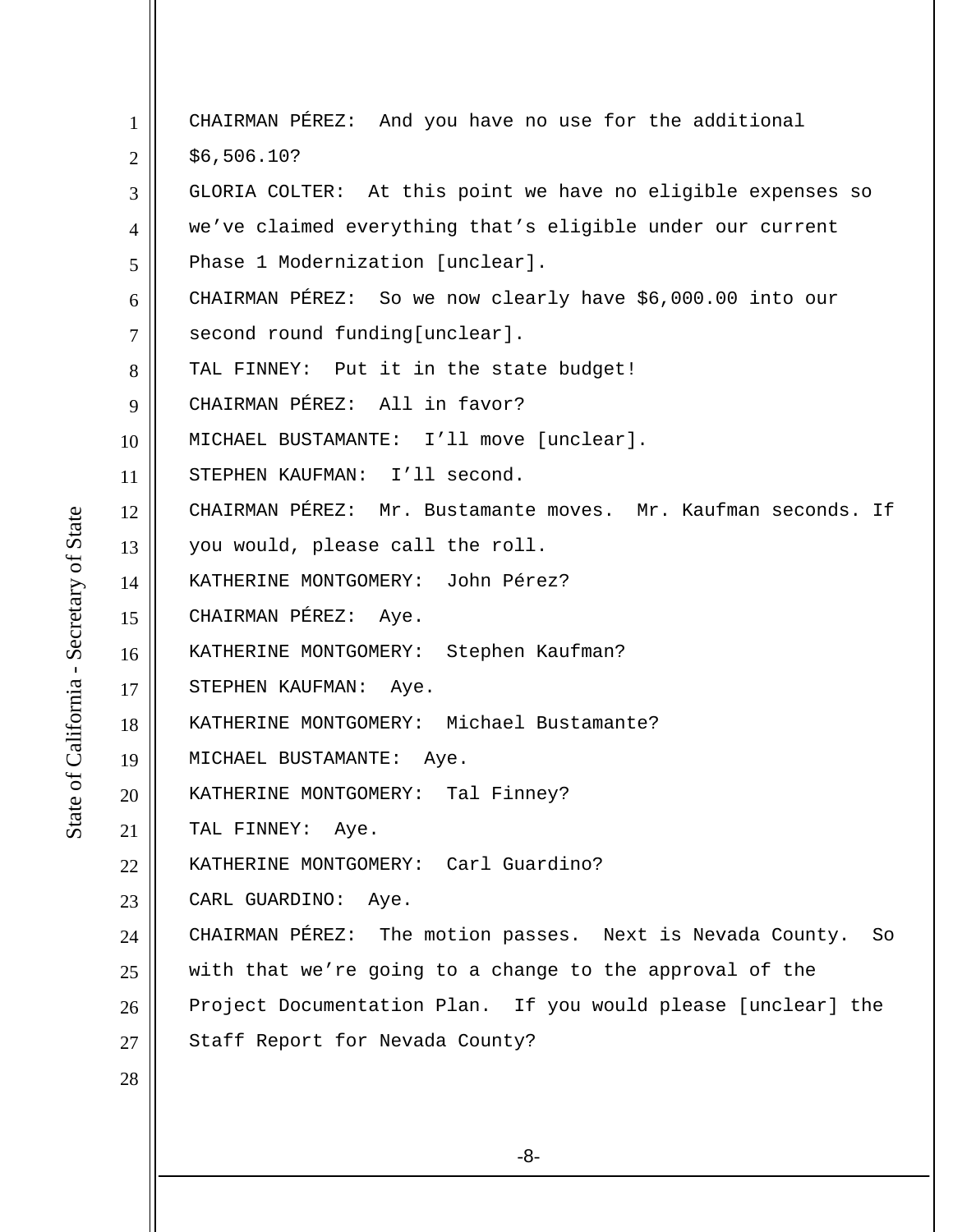KATHERINE MONTGOMERY: Sure. At the November 19, 2007, meeting of the Voting Modernization Board, the Board approved Nevada County's original Project Documentation Plan for the reimbursement of the county's purchase of the Hart InterCivic voting system. At the July 16, 2008, Board meeting, Nevada County requested the approval of a change to their original Project Documentation Plan to include funding for the additional voting system software and vote-by-mail signature verification equipment. The county was awarded a revised funding award of \$743,603.41.

11 12 13 14 15 16 17 18 19 20 Nevada County is now requesting a second change to their original Project Documentation Plan to request funding for purchase of a second workstation related to the Hart InterCivic election management software system called the System for Election Records and Verification of Operations (SERVO). Nevada County asserts that the SERVO workstation will make recounting election results part of every election cycle and will also increase the Hart InterCivic voting system's reliability and security. The cost for the additional SERVO workstation is \$9,497.22.

21 The additional VMB funding amount would be \$7,122.91.

22 23 24 Please note that the staff-proposed funding award is based upon allowable reimbursement under Proposition 41 for voting equipment hardware and software only.

25 26 27 It is our recommendation that Nevada County's second change to their approved Project Documentation Plan be approved and a new Funding Award Letter be issued in the amount of \$750,726.32.

State of California - Secretary of State State of California - Secretary of State

1

2

3

4

5

6

7

8

9

10

28

-9-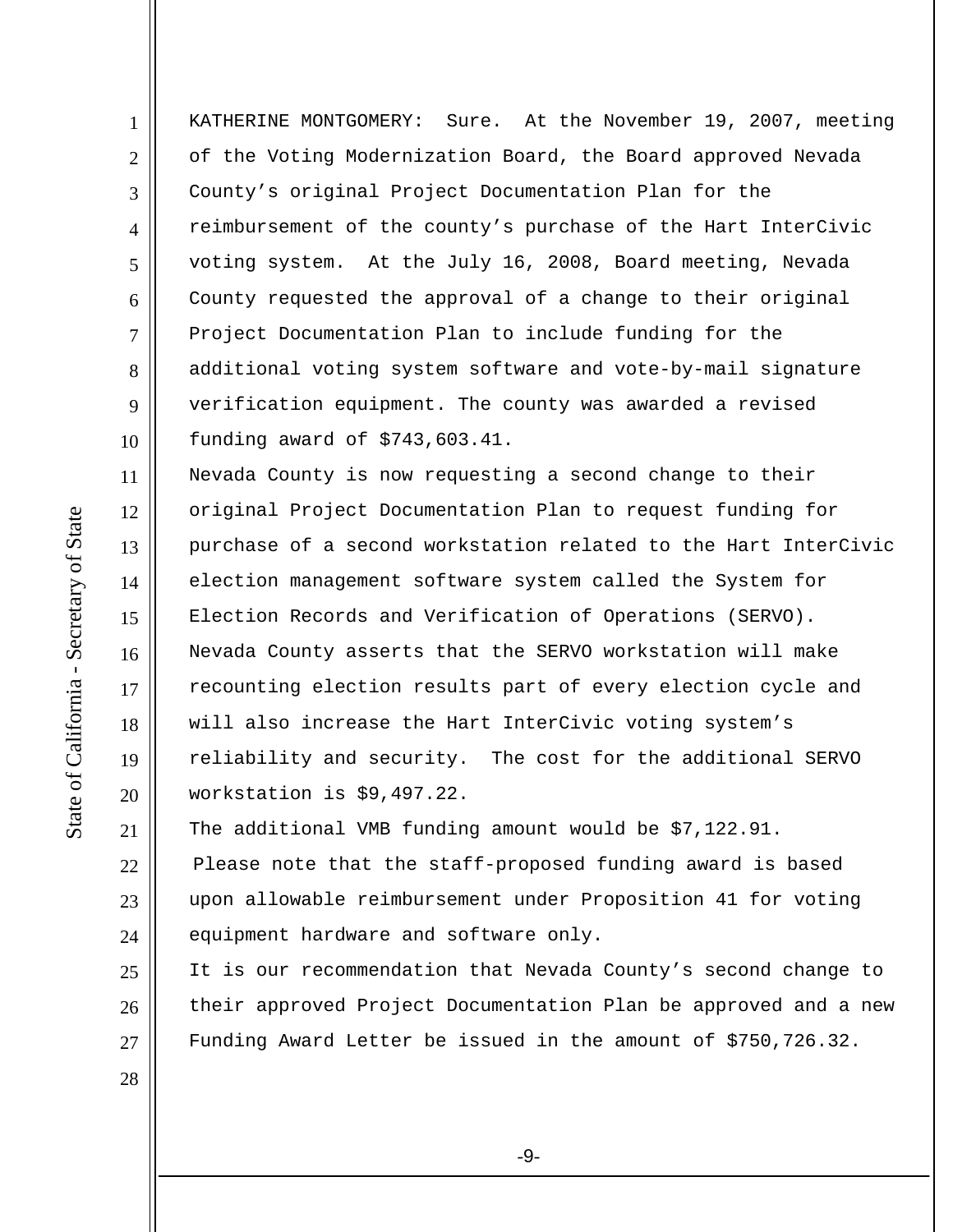1 2 3 4 5 6 7 8 9 10 11 12 13 14 15 16 17 18 19 20 21 22 23 24 25 26 27 28 CHAIRMAN PÉREZ: Very good. Any representatives from Nevada County here? GREGORY DIAZ: Greg Diaz, County Clerk-Registrar of Voters. I stand by the report. I'd just like to quickly add that we do have certain challenges in a rural county. We first applied the Hart System in late 2007. It became evident that the distance we have to travel between, especially Truckee and Nevada City, that the additional SERVO was going to be necessary. CHAIRMAN PÉREZ: Very good. Any questions? STEPHEN KAUFMAN: I just had a question of staff just to understand the process here, the procedure. JANA LEAN: Yes. STEPHEN KAUFMAN: So, we approved, a year-and-a-half ago I guess, when we last met, the Project Documentation Plan. Nothing's been [unclear] since we sent the letter? JANA LEAN: Yes. STEPHEN KAUFMAN: And nothing's been released then in funding since then and that's being amended? Is that, that whole thing's being amended as opposed to just this additional amount being added on because it's still considered under Phase 1? Is that it? JANA LEAN: Correct. Correct. That is correct because this is under their initial Documentation Plan. This isn't a whole other phase. This is why it's been presented this way. And that's, it's in our application and procedural guide that it would go this way.

State of California - Secretary of State State of California - Secretary of State

-10-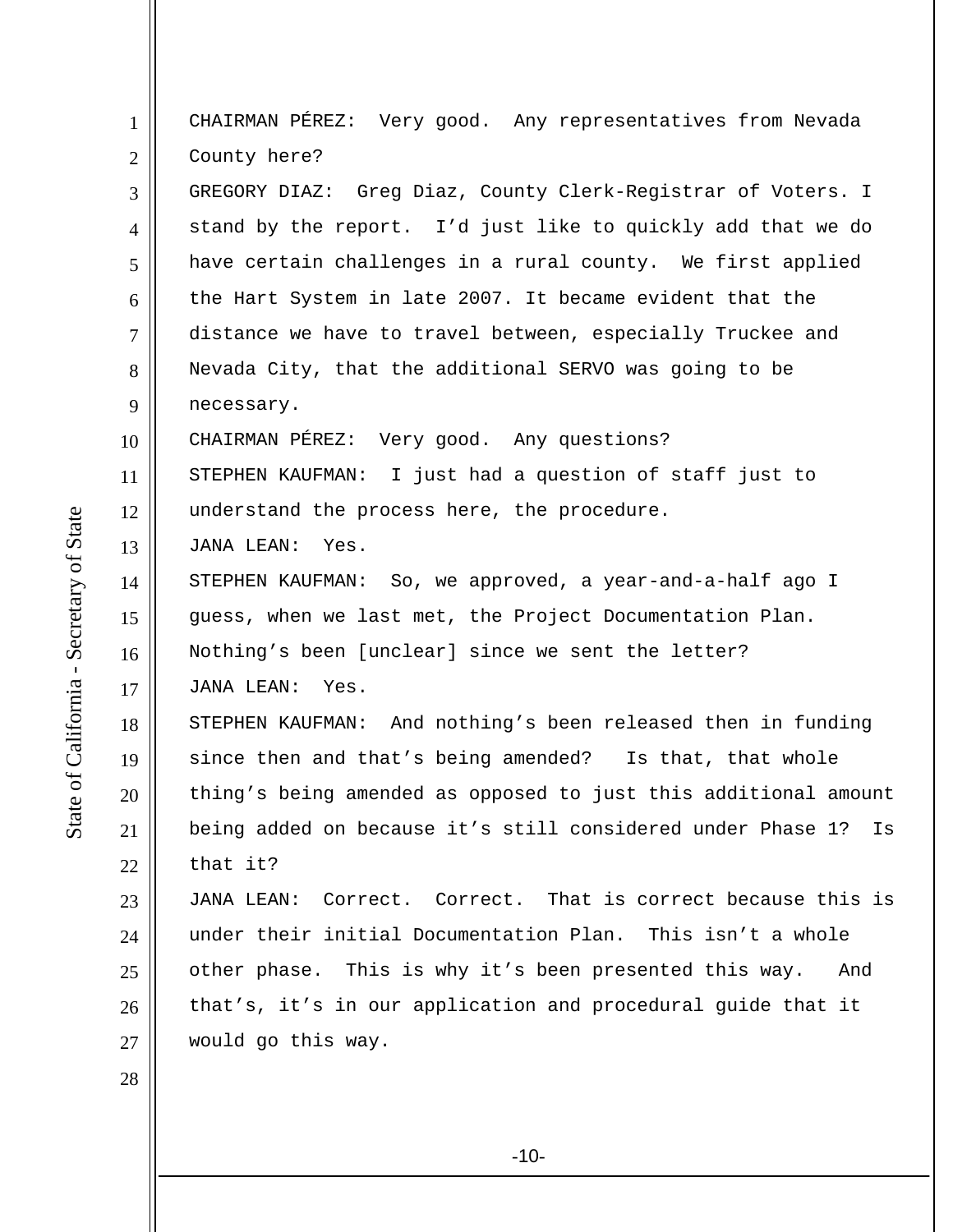1 2 3 4 5 6 7 8 9 10 11 12 13 14 15 16 17 18 19 20 21 22 23 24 25 26 27 28 CHAIRMAN PÉREZ: And it's consistent with a couple actions that we have taken in the past. JANA LEAN: Correct. Correct. I actually did talk to Nevada County and I said if they have any additions that they want to do a Plan if it's anything significant and that's what the distinction is if it's a Phase 2 in order to purchase something different, then they needed to move forward and have another Phase 2 Plan. So, does that answer your question? STEPHEN KAUFMAN: Yeah. Thank you. CHAIRMAN PÉREZ: Other questions? Is there a motion? STEPHEN KAUFMAN: I'll move to approve the Staff Recommendation. TAL FINNEY: I'll second. CHAIRMAN PÉREZ: Mr. Kaufman moves, Mr. Finney seconds. If you would, please call the roll please. KATHERINE MONTGOMERY: John Pérez? CHAIRMAN PÉREZ: Aye. KATHERINE MONTGOMERY: Stephen Kaufman? STEPHEN KAUFMAN: Aye. KATHERINE MONTGOMERY: Michael Bustamante? MICHAEL BUSTAMANTE: Aye. KATHERINE MONTGOMERY: Tal Finney? TAL FINNEY: Aye. KATHERINE MONTGOMERY: Carl Guardino? CARL GUARDINO: CHAIRMAN PÉREZ: Mr. Guardino, are you still with us? We will, the motion carries. We will go back to Item 4-A, Santa Cruz

-11-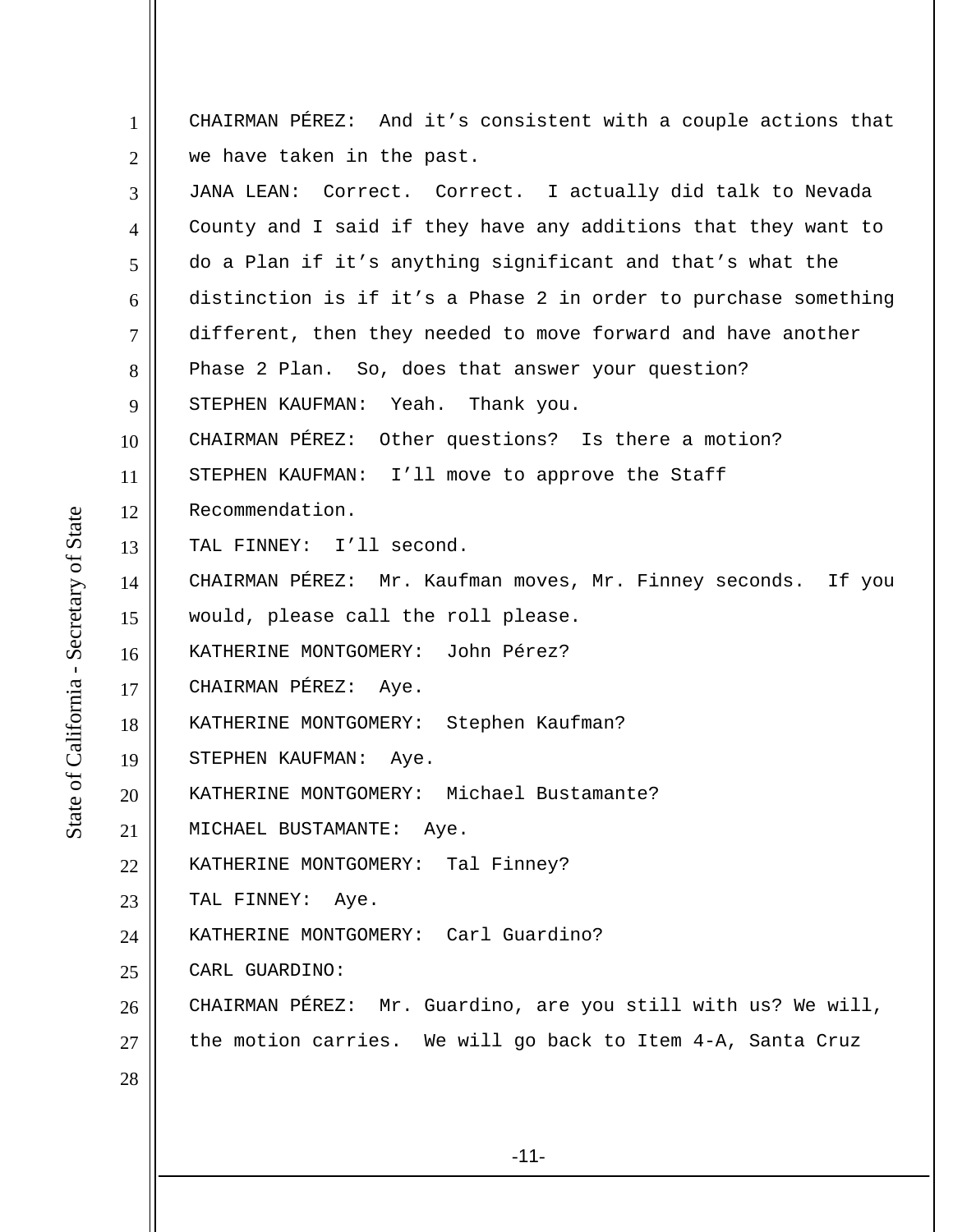1 2 3 4 5 6 7 8 9 10 11 12 13 14 15 16 17 18 19 20 21 22 23 24 25 26 27 28 County. Were we able to establish whether or not Monterey County used VMB money for its initial purchase? JANA LEAN: My initial recollection was correct. I was confident that they hadn't used Voting Modernization Fund money for those units. CARL GUARDINO: Sorry [unclear] I broke up. I vote yes. CHAIRMAN PÉREZ: Very good. Thank you for that. Mr. Guardino is a yes on Item 6-A, Nevada County. JANA LEAN: So we did reimburse Monterey County for \$1,991,025.00. Their total system cost was \$3,776,085.91. So these thirty (30) units you take out the price and that would be their county match money. CHAIRMAN PÉREZ: Very good. Is there a motion? MICHAEL BUSTAMANTE: I'll move. CHAIRMAN PÉREZ: Mr. Bustamante moves. STEPHEN KAUFMAN: I'll second. CHAIRMAN PÉREZ: Mr. Kaufman seconds. If you would call the roll, please? KATHERINE MONTGOMERY: John Pérez? CHAIRMAN PÉREZ: Aye. KATHERINE MONTGOMERY: Stephen Kaufman? STEPHEN KAUFMAN: Aye. KATHERINE MONTGOMERY: Michael Bustamante? MICHAEL BUSTAMANTE: Aye. KATHERINE MONTGOMERY: Tal Finney? TAL FINNEY: Aye. KATHERINE MONTGOMERY: Carl Guardino? CARL GUARDINO: Aye.

State of California - Secretary of State State of California - Secretary of State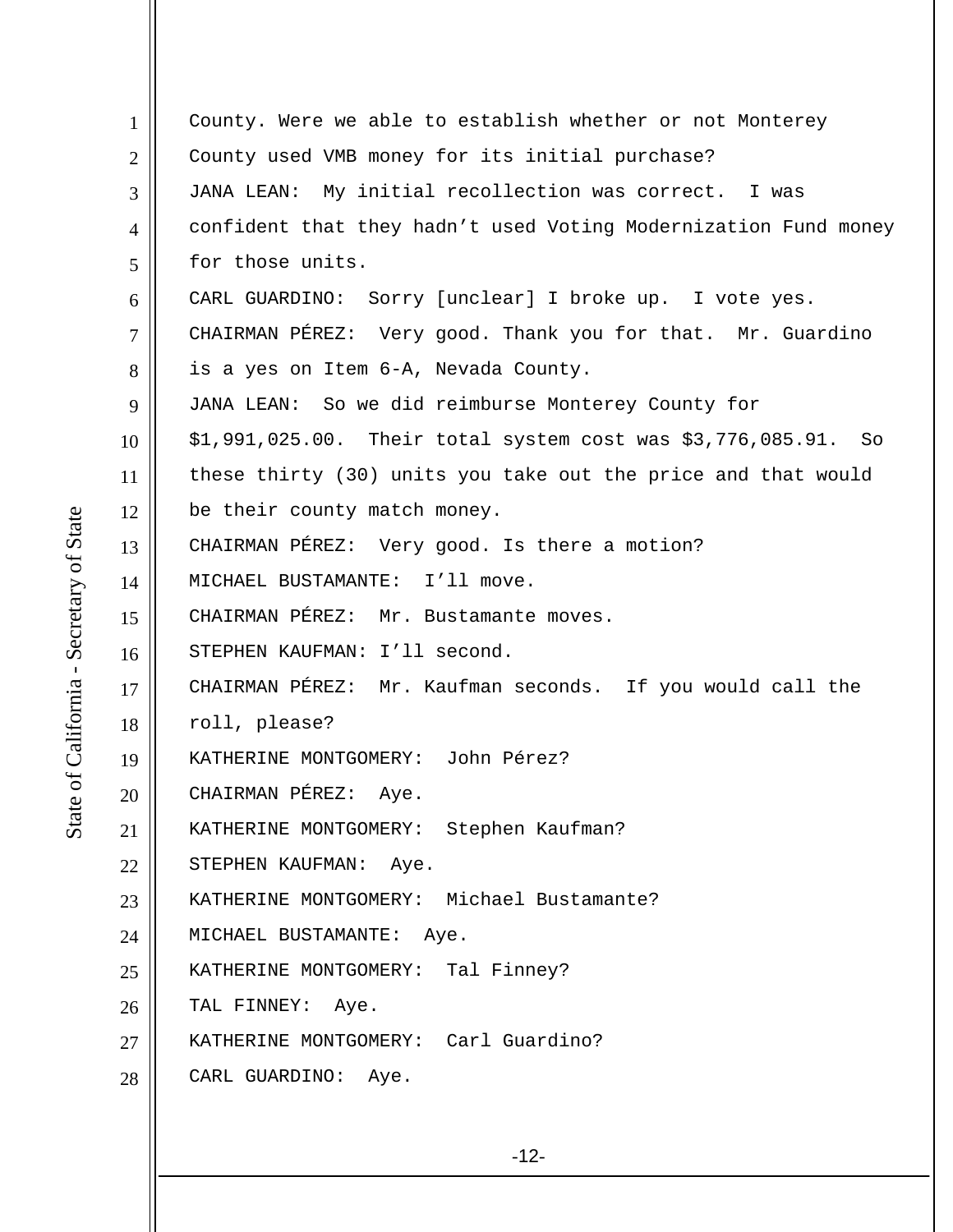1 2 3 4 5 6 7 8 9 10 11 12 13 14 15 16 17 18 19 20 21 22 23 24 25 CHAIRMAN PÉREZ: Very good. That is also approved. That completes that section of our agenda. Now we'll move on to other business, status of Voting Modernization Funds. JANA LEAN: And thank you for your patience while letting me run upstairs and just verify that. I was 99% confident but I did want to just alleviate any kind of question. STEPHEN KAUFMAN: Thank you for double-checking. JANA LEAN: Thank you. Ok. So I just want to give you a status of where the Voting Modernization Funds are right now. As you are aware, in December 2008, there was a freeze put on the funds. We are funded through the Pool Money Investment Loan Account and all those funds were frozen in 2008. We did get contacted by the Department of Finance and asked if we had a specific need in 2009 to have some money un-frozen. We were approached by a few counties saying there was a very specific need, that they've already purchased equipment and they wanted to get reimbursed. So, we contacted those counties, figured out how much money that would be so we knew we weren't going to be able to un-freeze all of the funds. We have \$66 million of funds left. But, based on their specific need we were able to get approximately \$2.6 million un-frozen. So, after today's allocations that we did today, we still have \$2.2 million unfrozen. So but to date we have over the last 40 meetings of the Voting Modernization Board, we have allocated… CHAIRMAN PÉREZ: How many?

26 JANA LEAN: Forty.

27 28 CHAIRMAN PÉREZ: That's how long we've both been doing this? JANA LEAN: Forty meetings!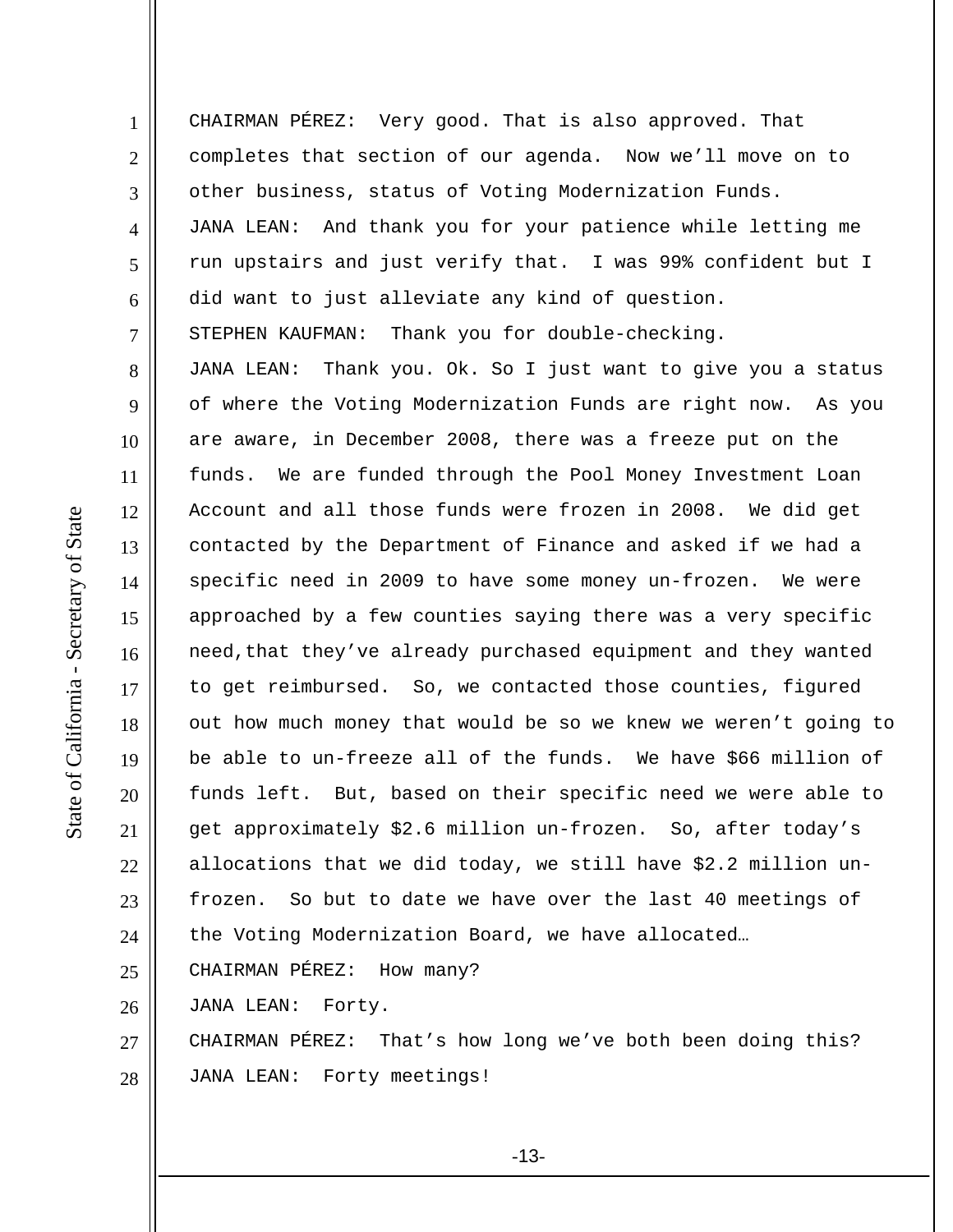| $\mathbf{1}$   | TAL FINNEY: We should get a picture with the staff [unclear].   |
|----------------|-----------------------------------------------------------------|
| $\overline{2}$ | JANA LEAN: We, you have met with us, and I know you're happy    |
| 3              | to say that, with us for, this is the fortieth meeting since    |
| 4              | 2002.                                                           |
| 5              | TAL FINNEY: Nine years?                                         |
| 6              | JANA LEAN: Eight years. Eight years. But yeah. Katherine        |
| $\tau$         | Montgomery                                                      |
| 8              | CHAIRMAN PÉREZ: Glad we're all still here.                      |
| 9              | JANA LEAN: And thank you so much for that. Well, Katherine      |
| 10             | Montgomery was a student back in 2002 and now she's one of our  |
| 11             | KATHERINE MONTGOMERY: a real state employee!                    |
| 12             | JANA LEAN:<br>So                                                |
| 13             | CHAIRMAN PÉREZ: So, as I look at this, tell me if I'm reading   |
| 14             | this correctly, Los Angeles, Modoc and Trinity used none of     |
| 15             | their money?                                                    |
| 16             | JANA LEAN: Los Angeles used just a small amount.                |
| 17             | CHAIRMAN PÉREZ: Only \$600,000.00.                              |
| 18             | Yeah.<br>JANA LEAN:                                             |
| 19             | MICHAEL BUSTAMANTE: Basically                                   |
| 20             | JANA LEAN: Yes. Trinity is actually another that's a little     |
| 21             | further on the agenda that I was going to ask you about and if  |
| 22             | you were available for another meeting, maybe at the end of     |
| 23             | Trinity did approach us in the last few weeks to see<br>summer. |
| 24             | if they could move forward to use their money. They have a new  |
| 25             | registrar and they have a need for the money. So,               |
| 26             | STEPHEN KAUFMAN:<br>Is that the county that we couldn't get to  |
| 27             | submit anything?                                                |
| 28             |                                                                 |
|                |                                                                 |
|                |                                                                 |

-14-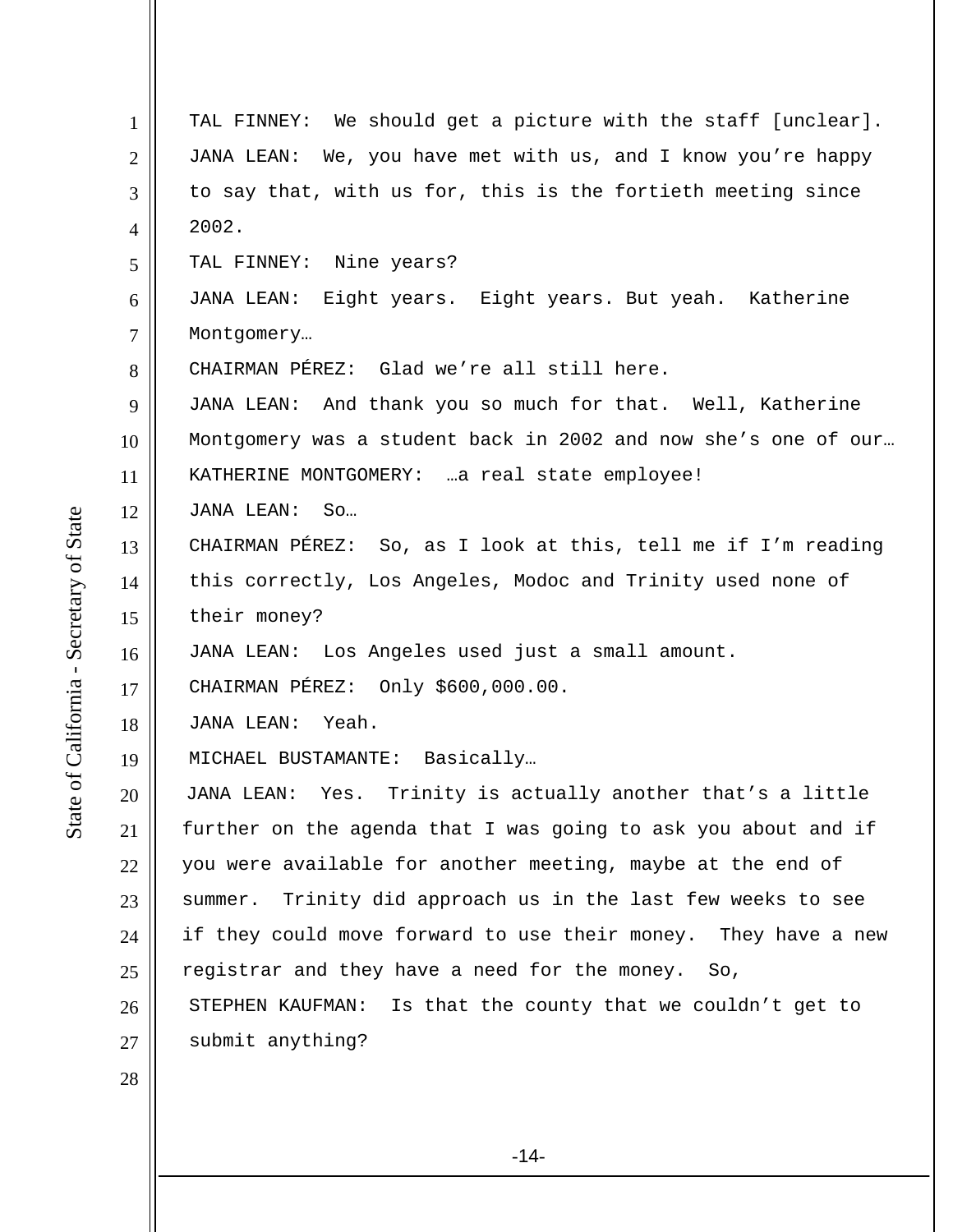1 2 3 4 5 6 7 8 9 10 11 12 13 14 15 16 17 18 19 20 21 22 23 24 25 26 27 28 JANA LEAN: That is correct. That is correct. But with the new change in administration on their end, they are very interested in the money. CHAIRMAN PÉREZ: What was the other county you and I were going to fly up to get them to apply? [UNKNOWN]: Was it Trinity? JANA LEAN: I think it was Trinity. CHAIRMAN PÉREZ: It was Trinity. JANA LEAN: It was Trinity. CHAIRMAN PÉREZ: I thought there was another one too. Ok. MICHAEL BUSTAMANTE: Well San Luis Obispo was in that category. CHAIRMAN PÉREZ: Yeah, San Luis Obispo has used almost as much as Los Angeles, though. CHAIRMAN PÉREZ: That's ok. CHAIRMAN PÉREZ: Very good. Does anybody else have anything else for us to consider before we…? JANA LEAN: I had one… STEPHEN KAUFMAN: I guess I had one question before we finish our discussion of this. Have there been any counties that have used all of their funding that have contacted us in the last year-and-a-half indicating that they, you know, had additional needs beyond which they had already used? JANA LEAN: I have not gotten anything in any sort of specific formal plan. Have I been asked if there's going to be a second funding round, award? Yes. I have gone with what has been stated in the past ruling by this board that you would consider it at a later date but not at this time because of the (I don't want to, what's the word I'm looking for?) the atmosphere of

-15-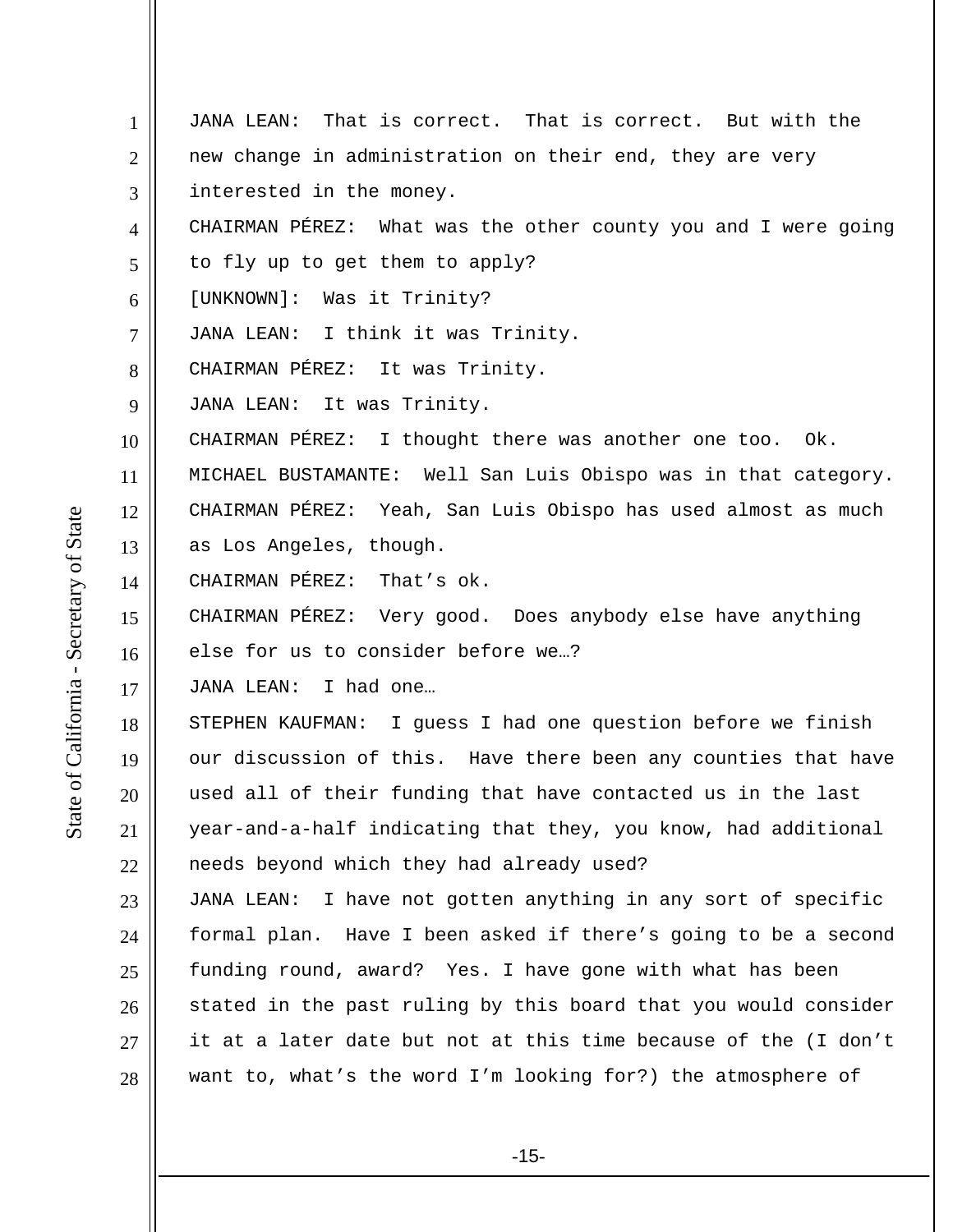1 2 3 4 5 6 7 8 9 10 the voting systems and their certification right now, I knew that you had previously said you wanted to give the counties enough time to purchase. And I have been in contact with Los Angeles. They are investigating a voting system so they're out right now so I know they have the biggest portion of the pot, that they are the biggest jurisdiction in the nation, so, not that I'm speaking on their behalf, I just wanted to give you that information. CHAIRMAN PÉREZ: Given that we are on our fourth Secretary of State…

11 JANA LEAN: Yes.

12 13 14 15 CHAIRMAN PÉREZ: …and about to be on our third governor since our inception, maybe we ought to notice before the next meeting when we discuss Trinity, the discussion of closing out the first round…

16 JANA LEAN: Ok.

17 18 CHAIRMAN PÉREZ: …and figuring out whether or not we start allocating money for a second round consideration.

19 20 JANA LEAN: I think you will have a very well attended meeting and I will definitely put that on the agenda.

21 22 TAL FINNEY: [Unclear]…that's not through the Pool Financing? CHAIRMAN PÉREZ: Yeah.

23 TAL FINNEY: [Unclear]

24 CHAIRMAN PÉREZ: That's right.

25 CHAIRMAN PÉREZ: But the issue, the issue is,

26 TAL FINNEY: [Unclear]

27 CHAIRMAN PÉREZ: …early on we had issues where counties wanted

28 to get better clarity before they make their decisions…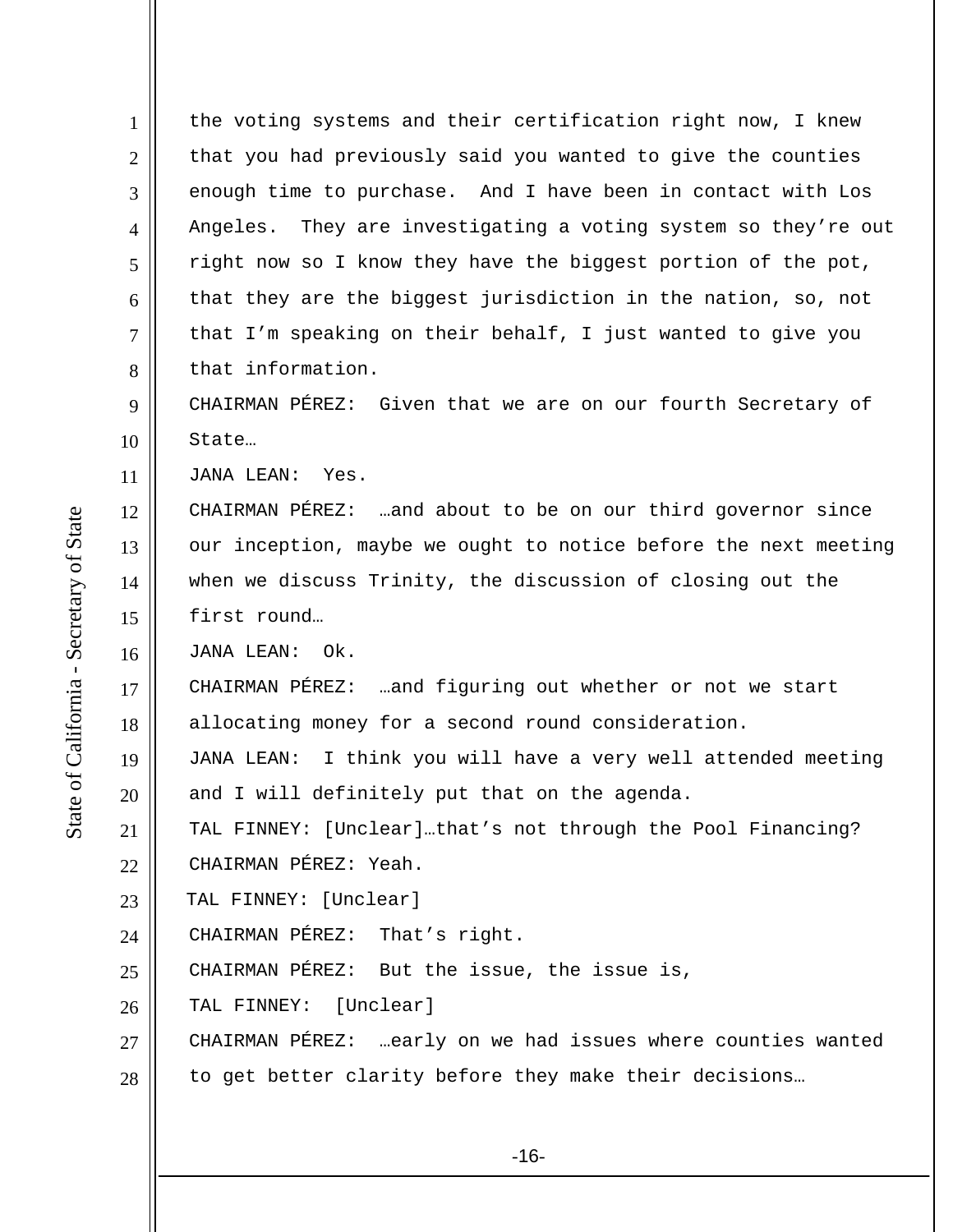1 TAL FINNEY: Right right.

| $\overline{2}$ | CHAIRMAN PÉREZ:  but sometimes having to go back and correct    |
|----------------|-----------------------------------------------------------------|
| 3              | given changes. And, four years ago we had a                     |
| $\overline{4}$ | STEPHEN KAUFMAN: Recertification.                               |
| 5              | CHAIRMAN PÉREZ:  recertification, we had an effort to have a    |
| 6              | deadline and then we extended, and said we would extend         |
| $\overline{7}$ | indefinitely at that point. I think we've reached the           |
| 8              | indefinite time frame.                                          |
| 9              | MICHAEL BUSTAMANTE: Yeah, one of those was highly critical of   |
| 10             | some of these counties. I was very sad to see that, all of us   |
| 11             | where.                                                          |
| 12             | TAL FINNEY: So this \$6 million dollar figure again is what's   |
| 13             | left [unclear].                                                 |
| 14             | [UNKNOWN]: Basically,                                           |
| 15             | [UNKNOWN]: Yes.                                                 |
|                |                                                                 |
|                | [UNKNOWN]: Basically [unclear] includes Los Angeles             |
| 16<br>17       | [UNKNOWN]: Basically this works out to be about \$17.3 million  |
| 18             | bucks, well actually more than that [unclear]                   |
| 19             | No, no, \$128 million you've allocated and that's<br>JANA LEAN: |
| 20             | [UNKNOWN]: Oh I'm sorry I'm still looking at the remaining      |
| 21             | allocation.                                                     |
| 22             | JANA LEAN: Yes. We've disbursed over \$128 million.             |
|                | [Unclear] just about \$17.3 million<br>[UNKNOWN]:               |
| 23<br>24       | [UNKNOWN]: Of the first round.                                  |
| 25             | JANA LEAN: Of the first round, yes. Yes, that's correct.        |
| 26             | MICHAEL BUSTAMANTE: That's just irritating [unclear] assuming   |
| 27             | they spent 100% of their money, which, you know, eight years    |
| 28             | later [unclear]                                                 |

State of California - Secretary of State State of California - Secretary of State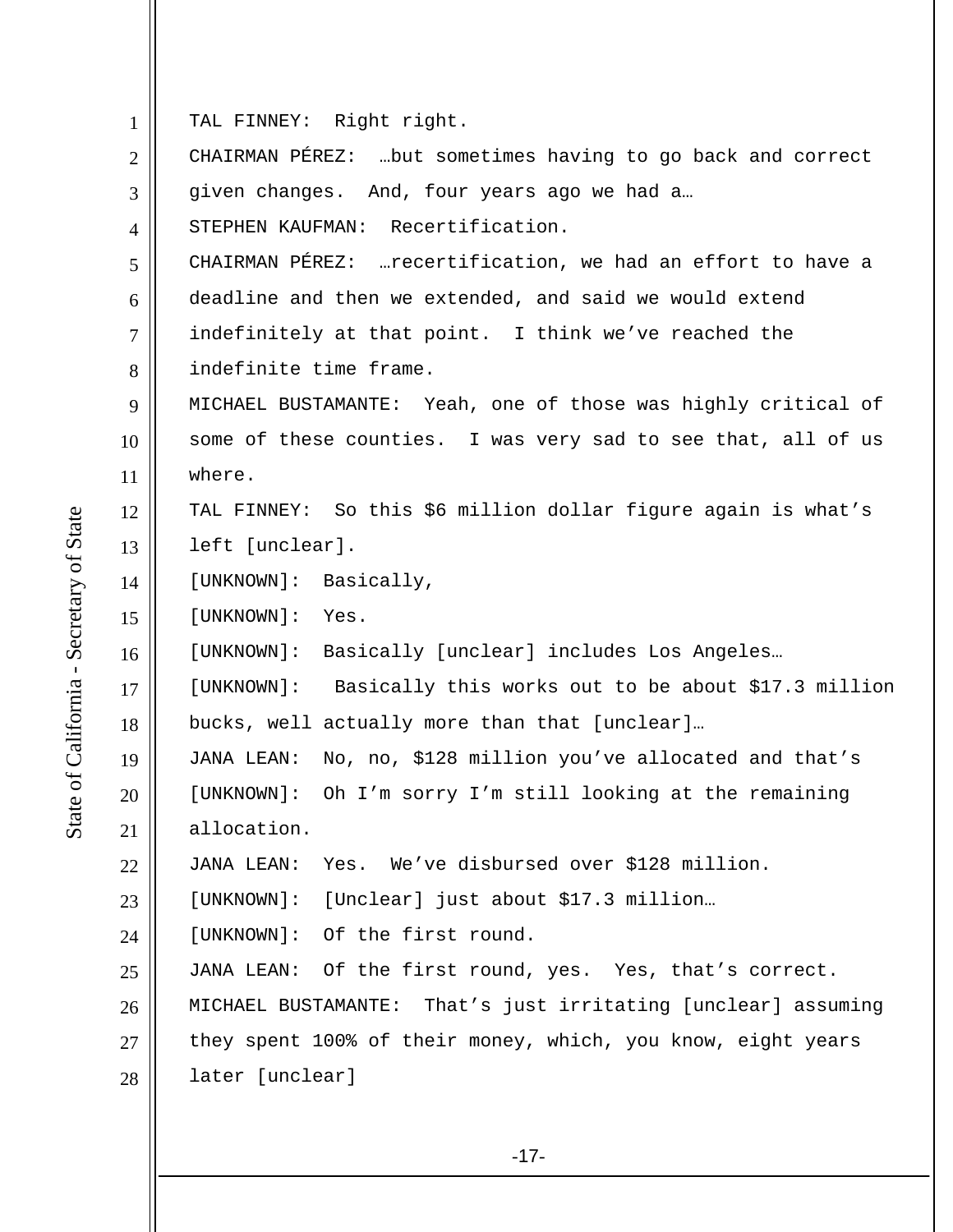| $\mathbf{1}$   | JANA LEAN: I would assume they would based on their             |
|----------------|-----------------------------------------------------------------|
| $\mathbf{2}$   | jurisdiction size.                                              |
| 3              | MICHAEL BUSTAMANTE: But, you know, in terms of the              |
| $\overline{4}$ | accessibility of these funds, what is the, when you, when you   |
| 5              | went to them and asked for, you know, some funding what was     |
| 6              | the, did they say anything about the Proposition 41?            |
| 7              | JANA LEAN: The only thing that's specific in the Proposition    |
| 8              | is that we have to sell the bonds within ten (10) years.<br>The |
| 9              | fund doesn't have                                               |
| 10             | JANA LEAN: This is true. If we sell all those bonds within      |
| 11             | ten (10) years, the fund itself doesn't have a deadline.        |
| 12             | CHAIRMAN PÉREZ: But, we're not going to sell the bonds unless   |
| 13             | we have a liklihood of actually being able to move the money    |
| 14             | forward.                                                        |
| 15             | JANA LEAN: That is correct.                                     |
| 16             | CHAIRMAN PÉREZ: So here's where we're at, is we likely have     |
| 17             | counties who would be interested                                |
| 18             | MICHAEL BUSTAMANTE: That's right.                               |
| 19             | CHAIRMAN PÉREZ:  in competing for additional monies, and I      |
| 20             | think especially since they're in a [unclear] 10 year limit on  |
| 21             | this[unclear]                                                   |
| 22             | [Unclear]I never in my wildest dreams<br>MICHAEL BUSTAMANTE:    |
| 23             | thought [unclear]                                               |
| 24             | MICHAEL BUSTAMANTE: But you said that you had been contacted    |
| 25             | by some counties. For our next meeting can we get an            |
| 26             | indication of some of those counties that have already          |
| 27             | approached you? Not to say that that's a finite, I mean that    |
| 28             | that's a final list but I mean that would just give us some     |
|                |                                                                 |

-18-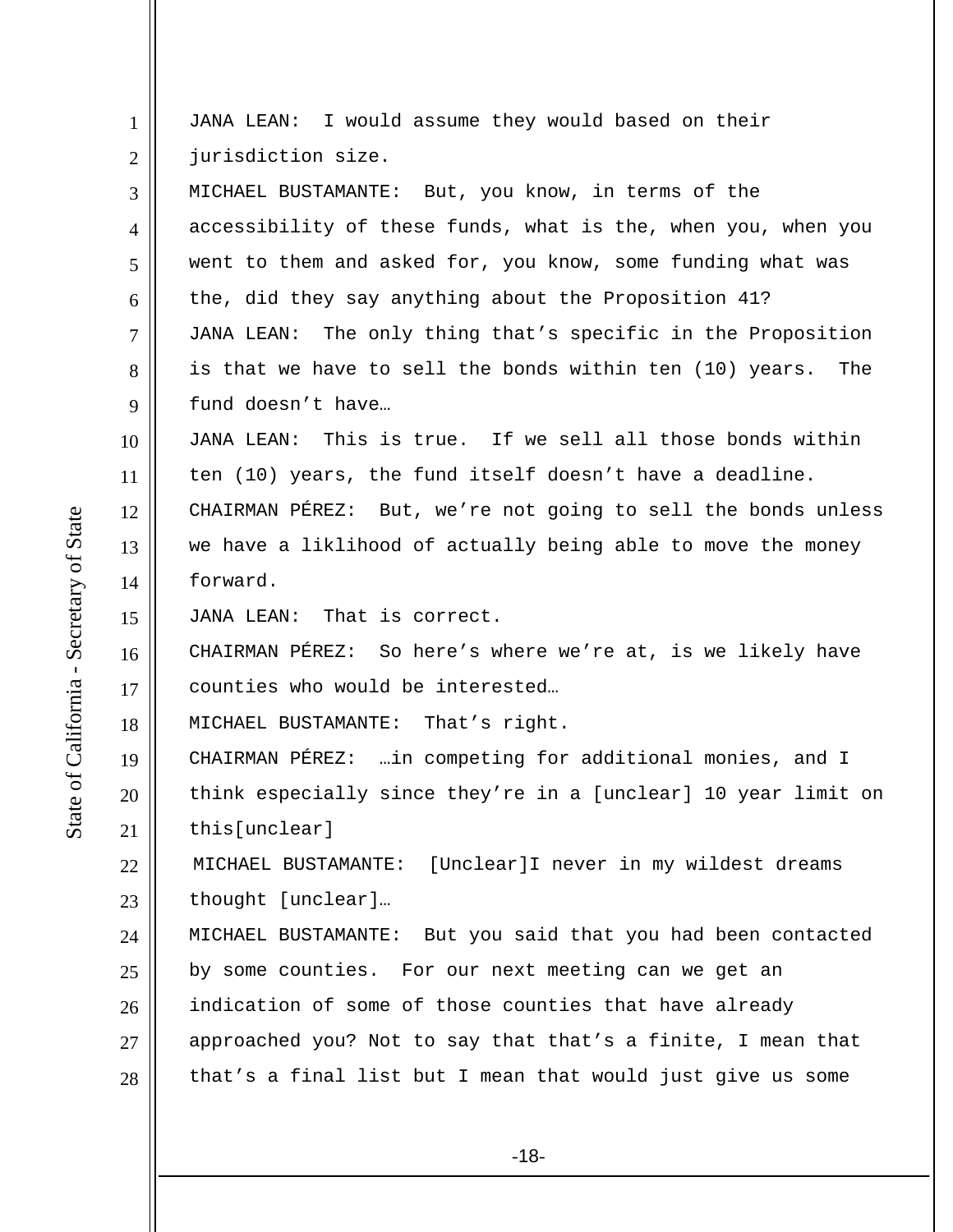1 2 3 4 5 6 7 8 9 10 11 12 13 14 15 16 17 18 19 20 21 22 23 24 25 26 27 28 idea you know as we go through and having a discussion about the second round. JANA LEAN: I will invite all the counties who I know have contacted about that to come to the meeting and I'll definitely try to secure a list for you. MICHAEL BUSTAMANTE: Well, I don't think they need an invite. If they want to come that's fine. JANA LEAN: I can tell you when we put this on the agenda they'll come. I know that we have one comment. I don't have a comment card but it's. Gail? GAIL PELLERIN: Just something that's on my mind here, we're having a Secretary of State hosting of the, "Future of Voting Systems", a public informational hearing on Monday, and when I, when my county purchased equipment back in 2006 I thought, "ok this is it, we're going to have this system for the next 20 years." As it turns out, that's not the case. TAL FINNEY: Where are you, where are you from again? GAIL PELLERIN: Santa Cruz. TAL FINNEY: Oh, you're from Santa Cruz. GAIL PELLERIN: Santa Cruz County. And basically what we're finding is, is that with the voting system standards changing and the requirements changing basically what I've got in my warehouse is probably going to be replaced more in the area of five years. I plan to still be around hopefully in the next… TAL FINNEY: [Unclear] Sequoia? GAIL PELLERIN: Yeah. Yeah. And it's just because it's, it's technology and you all know it with your own home computers.

State of California - Secretary of State State of California - Secretary of State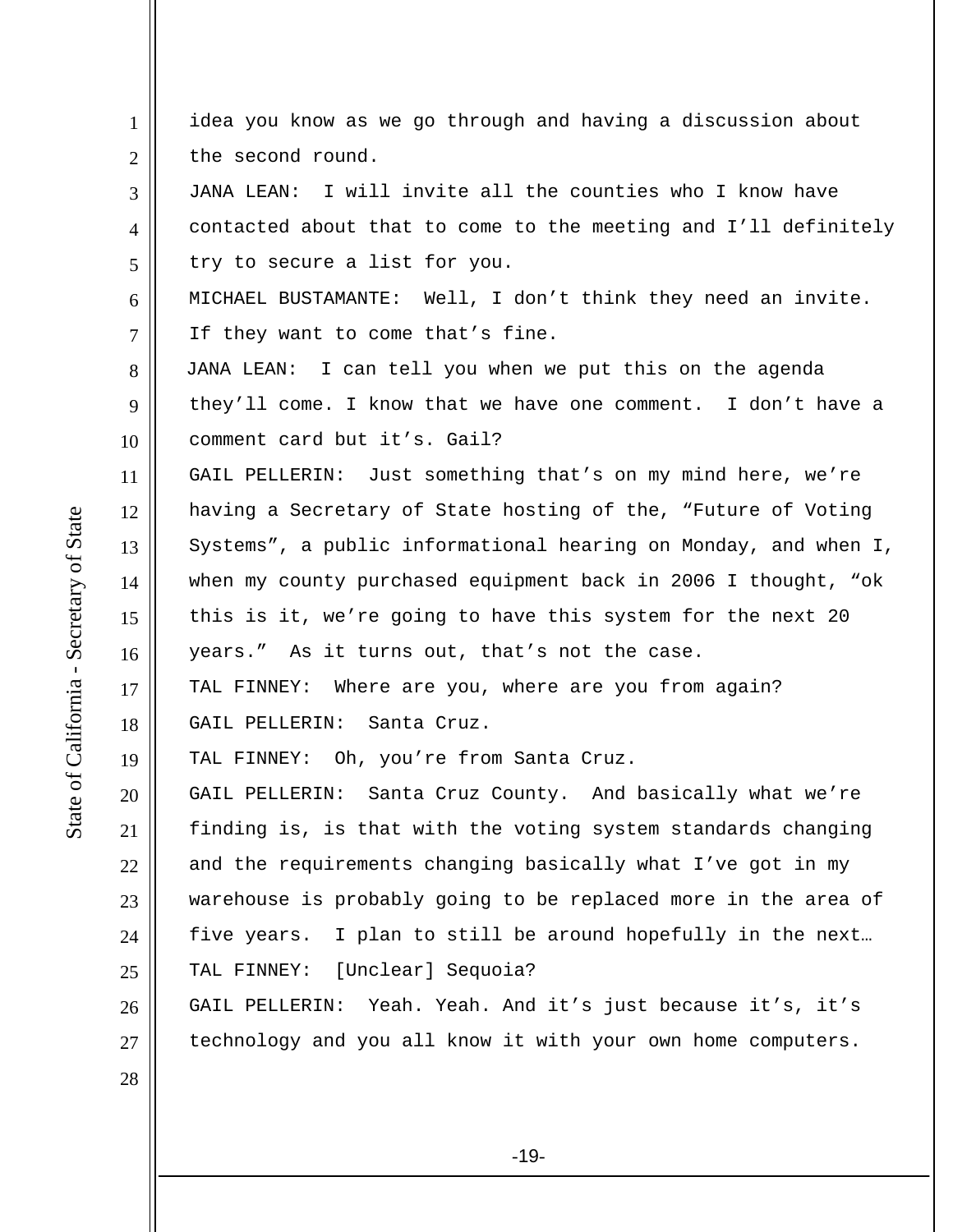TAL FINNEY: [Unclear] we're all brilliant with technology because [unclear]

GAIL PELLERIN: So, so I have a hunch that you're going to get a lot of folks interested, and you know, in seeing some funding sources down the road, especially L.A. They've been doing a lot of work on on their voting systems.

MICHAEL BUSTAMANTE: Well, this is why the People passed the Initiative in the first place. Right? So.

STEPHEN KAUFMAN: Yeah, and none of this is to say we're trying to put pressure on folks who, like L.A., who are still having to make decisions but we do want to make sure that if people wanted all of this money ultimately get it disbursed [unclear] JANA LEAN: I will definitely put that on the agenda. I will run it past you gentlemen to make sure it is exactly that you what the verbage is you want on the agenda.

 I have one other thing I want to let you to know about. There was a settlement agreement with Diebold for Alameda County. We were informed about it in, last year, and it was deposited back into the Voting Modernization Fund. For that agreement for Alameda, we had \$654,100.82 deposited back into the Voting Modernization Fund. It was part of the settlement agreement we didn't even know about and they notified us that it was being deposited back in September of '09. We got it back in our account. So it's set aside in a sub-account. It was Alameda's original allocation. They've already switched their voting system from Diebold to a different type of voting system, Sequoia I believe. And I believe they are going to upgrade

28

1

2

3

4

5

6

7

8

9

10

11

12

13

14

15

16

17

18

19

20

21

22

23

24

25

26

27